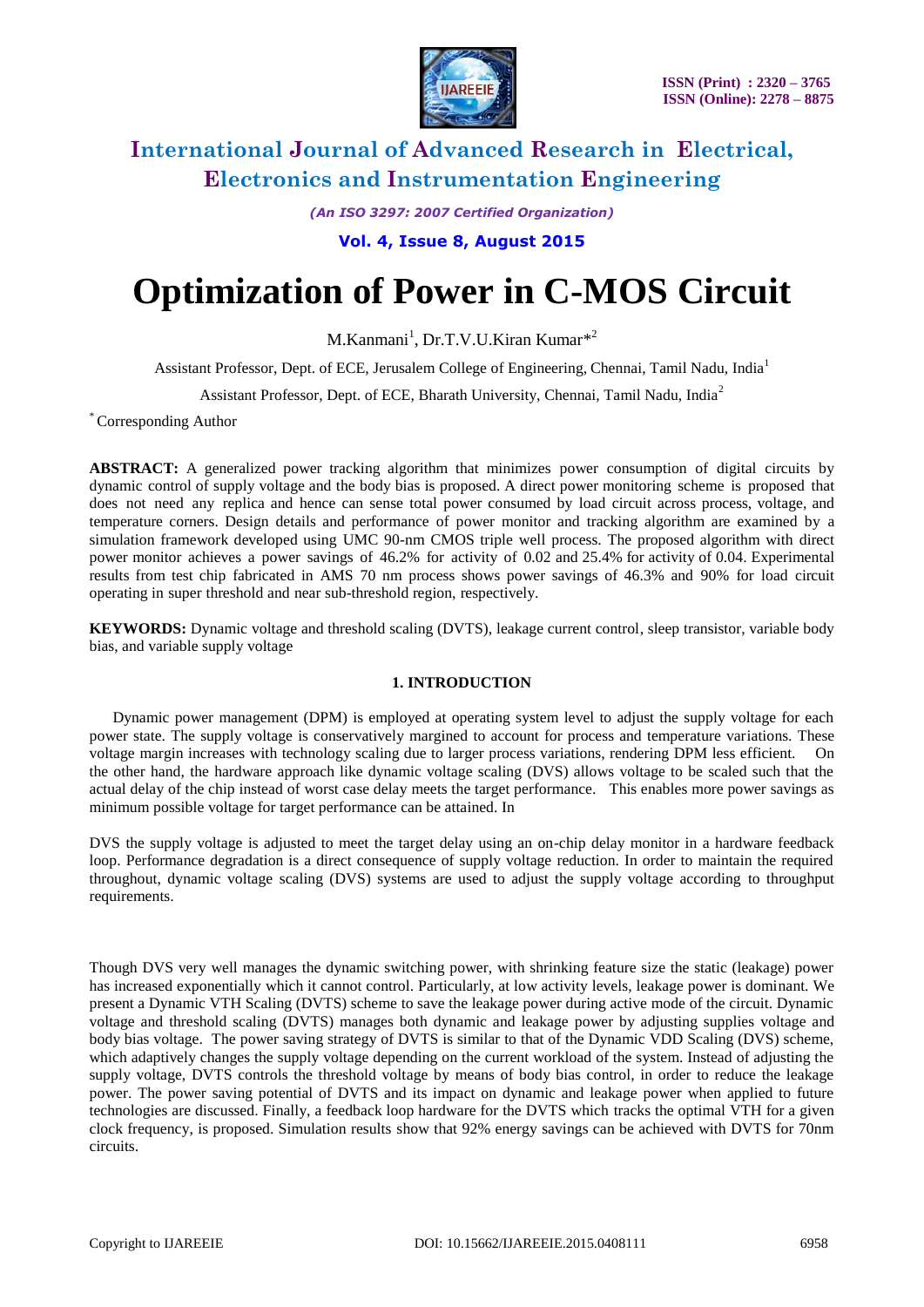

*(An ISO 3297: 2007 Certified Organization)*

### **Vol. 4, Issue 8, August 2015**

#### **II. EXISTING SYSTEM**

 Dynamic voltage scaling (DVS) has become a standard approach for reducing power when performance requirements vary.

#### **A. DVS SYSTEM INTRODUCTION:**

Dynamic voltage scaling is a power management technique in computer architecture, where the voltage used in a component is increased or decreased, depending upon circumstances [1-2]. Dynamic voltage scaling to increase voltage is known as Overvolting; dynamic voltage scaling to decrease voltage is known as Undervolting. Undervolting is done in order to conserve power, particularly in laptops and other mobile devices, where energy comes from a battery and thus is limited. Overvolting is done in order to increase computer performance, or in rare cases, to increase reliability. The term "overvolting" is also used to refer to increasing static operating voltage of computer components to allow operation at higher speed.

#### **III. PROPOSED METHODOLOGY**

### **A. DYNAMIC VOLTAGE AND THERSHOLD SCALING (DVTS):**

DVS very well manages the dynamic switching power, with shrinking feature size the static (leakage) power has increased exponentially which it cannot control. Particularly, at low activity levels, leakage power is dominant. Dynamic voltage and threshold scaling (DVTS) manages both dynamic and leakage powers by adjusting supply voltage and body bias voltage. In digital circuits designed below 0.1 m, total power at any given performance can be optimized by DVTS.DVTS has been successfully proven on silicon for low power high speed applications. The optimum power point varies strongly with activity and temperature hence, it is necessary to locate optimum automatically [3]. To locate the optimum point, unlike in DVS, DVTS needs information about total power consumption of the circuit. In a DVTS closed-loop system is designed, where a feedback loop is used to maintain the ratio of for which power is optimum.

#### **BLOCK DIAGRAM**



**F**ig. 1 Closed loop DVTS system

PM-power monitor Vth-threshold value VRM-voltage regulator module T Cntrl-fixed control clock

Fig. 1 shows block diagram of closed loop DVTS system with *in-situ* power monitor [4]. DVTS controller implements the pro- posed DVTS algorithm and controls the supply voltage regulator and well bias charge pump. The drain of sleep transistor acts as a virtual ground node for the load circuit.The power monitor processes virtual ground voltage to generate a 2 bit output that gives information on total power consumed by the load. Control signal generator (CSG) generates control signals for power monitor when START signal is asserted. The delay monitor measures whether performance of load circuit meets the target performance within tolerance limit. Delay monitor is implemented with a critical path replica circuit [10]. The proposed DVTS system is suited for load circuits where the rate of change in activity is gradual.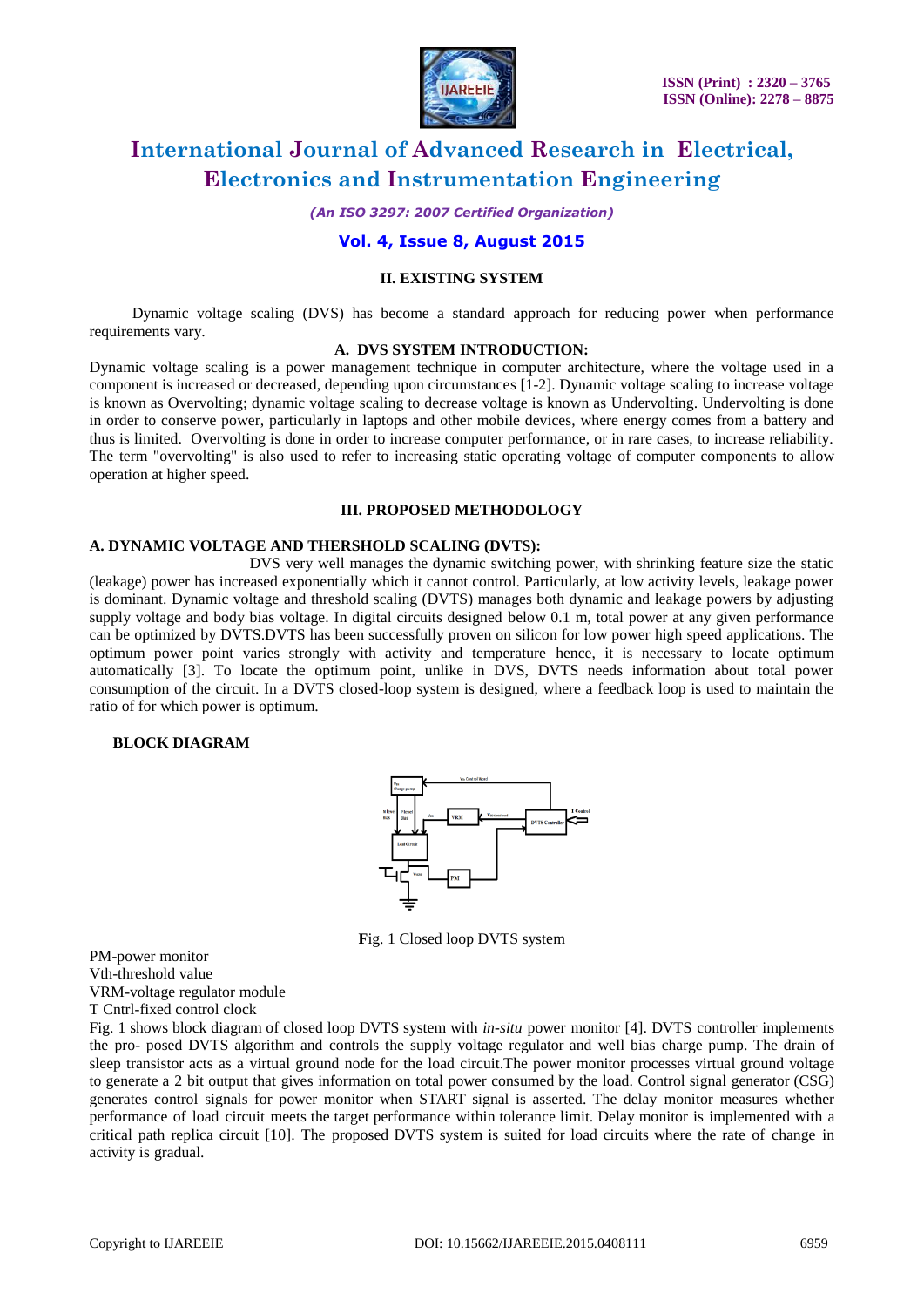

*(An ISO 3297: 2007 Certified Organization)*

# **Vol. 4, Issue 8, August 2015**

 Reducing the clock frequency will proportionally reduce the total power. However, simply reducing the clock rate does not affect the energy consumed per operation [5]. The DVTS hardware tracks the optimal VTH for the given clock frequency by dynamically adjusting the VBB.

#### *DVTS versus DVS*



Fig. 2 70 nm technology (nominal VDD =  $0.9$  V, nominal VTH =  $0.15$  V) Power versus clock frequency for DVS and DVTS systems in different technology Generations.

The leakage power consists 52% of the total power, when the operating temperature was set as  $125C^{\circ}$ . By simply reducing the clock frequency, only the dynamic power can be reduced, leaving the leakage power virtually unchanged [6]. Since the leakage power is so high for scaled CMOS technologies, DVTS appears to be comparable to DVS in saving total power. From fig.2, 92% total energy savings can be achieved using DVTS for 70nm process technology.

Another merit that DVTS has for future technologies such as 70nm is the wide control of the power and delay just by adjusting the VTH. Fig. 3 shows that the VTH can be adjusted to its optimal value for a wide range of given clock frequency. Additionally, DVTS can substantially reduce the standby leakage power. Both the dynamic power and leakage power are lowered by either using DVS or DVTS. DVS will help reduce leakage power since the subthreshold leakage and the leakage due to Drain Induced Barrier Lowering (DIBL), will decrease as the supply voltage is scaled down. Vice versa, DVTS can reduce the dynamic power by suppressing the short circuit current [7-8].

Nevertheless, DVS mainly reduces the dynamic power, and DVTS, the leakage power. DVS is not able to suppress the leakage power as much as the DVTS. Thus DVTS is more effective in reducing active and standby leakage power for future technology generations.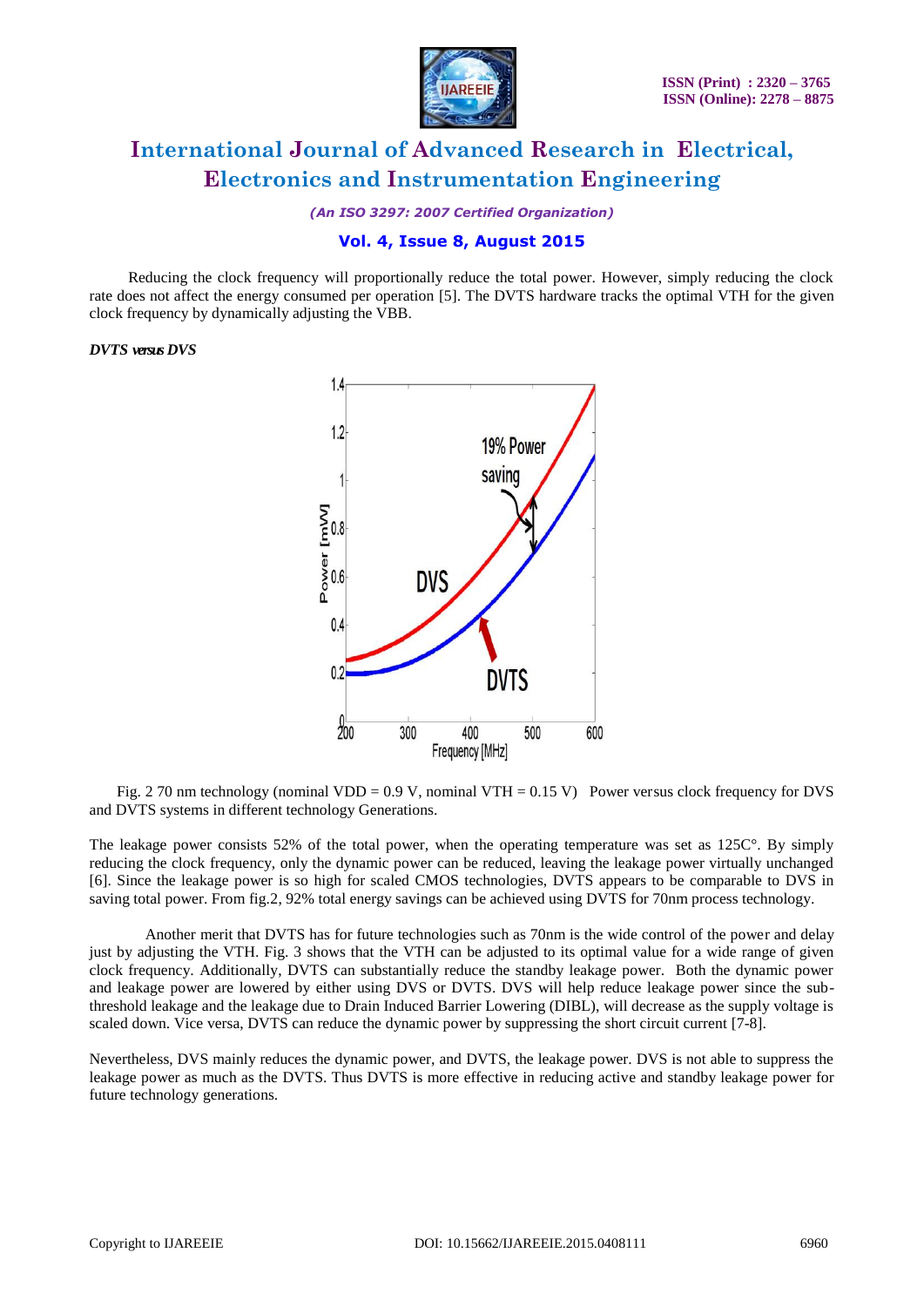

*(An ISO 3297: 2007 Certified Organization)*

# **Vol. 4, Issue 8, August 2015**

#### **IV. DVTS SCHEME**

#### A. DVTS Controller

DVTS controller implements the proposed DVTS algorithm and controls the supply voltage regulator and well bias charge pump [9]. Control signal generator (CSG) generates control signals for power monitor when START signal is asserted. The proposed DVTS system is suited for load circuits where the rate of change in activity is gradual.

#### B.DVTS Algorithm



The algorithm first sets the supply voltage to meet target performance, and then adjust well potential to achieve minimum power. NWell bias and PWell bias are always tuned by same amount and hence DVTS control loop is essentially a 2-D control loop. To avoid oscillations, loop and loop are decoupled by tuning them independently [12]. Initially maximum supply voltages and maximum forward bias are applied and the supply voltages are slowly lowered. At each step, the body bias is reset to maximum forward bias and locks to the target frequency to ensure that the chip stays functional. Once the minimum power point is detected, the bias values can be held in a register and the controller turned off. The loop can be reactivated whenever the workload changes, or periodically updated to reflect changes in temperature or operating conditions. Because the ASB loop does not have to be constantly running, the overhead power consumption, which is already amortized across the whole chip, can be reduced even further [11]. This ASB control loop is completely self-contained and should lock to the true minimum power configuration taking into account all possible current paths. This minimum will result in the physically lowest power consumption achievable by tweaking both and subject to the constraint that the chips satisfy a target frequency. Even for technologies where the theoretical limit is not yet achievable using body biasing techniques or in cases where excessive forward bias at low degrades performance, it is still possible to use this architecture to find the minimum physical power condition.

#### Advantages of DVTS OVER DVS

#### **No voltage level converters:**

DVS or multiple VDD systems require a voltage level shifter whenever a low VDD signal is driving a high VDD receiver.

### **Improvement in noise immunity:**

Signal integrity has become an important issue for deep sub micron devices as crosstalk noise becomes considerable. Increasing VTH for low workload periods in DVTS will help improve noise immunity, especially for noise-susceptible circuits such as domino logic and pulsed flip-flops.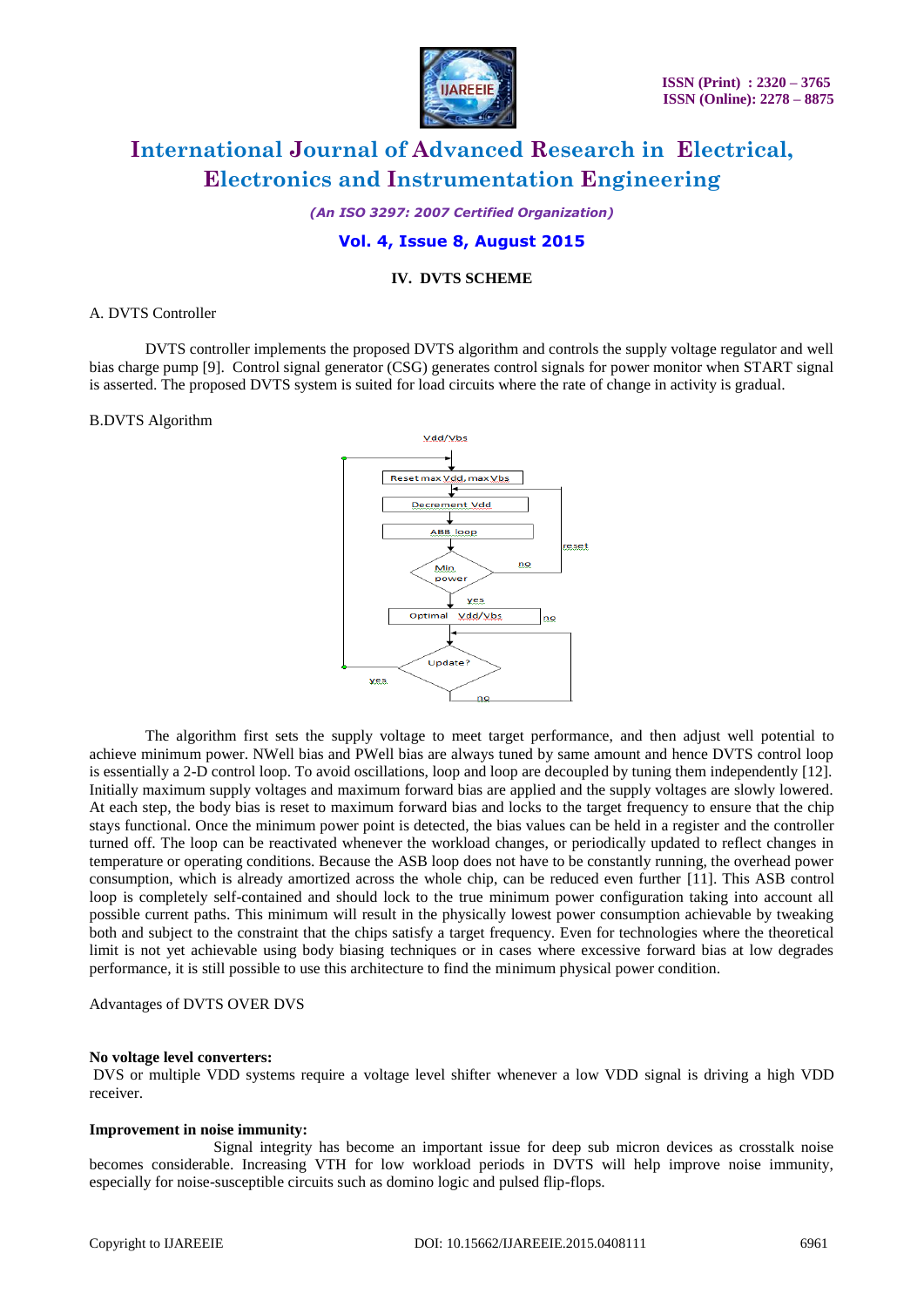

*(An ISO 3297: 2007 Certified Organization)*

# **Vol. 4, Issue 8, August 2015**

### **V. RESULT AND DISCUSSION**

Dynamic VTH Scaling (DVTS) scheme is presented. The DVTS will become comparable to Dynamic VDD Scaling (DVS) in saving total power for future technologies such as 70nm.The DVTS has additional merits such as dramatic savings in standby leakage power, simple hardware and compensation of VDD, temperature variations.



**Vbs Controller Result**

| Now:<br>1000 <sub>ns</sub>           |    | n               | 200             |  | 400 |  | 600    |  | 800 |  |
|--------------------------------------|----|-----------------|-----------------|--|-----|--|--------|--|-----|--|
| <b>b</b> ldk                         | 0  |                 |                 |  |     |  |        |  |     |  |
| <sup>3</sup> M vddout[7:0]           | 32 | $25\,$<br>32    |                 |  |     |  |        |  |     |  |
| <b>D B</b> delayout[7:0]             | 55 | 84              | $\overline{55}$ |  |     |  |        |  |     |  |
| <b>D B</b> powerout[7:0]             | 64 | $\overline{64}$ |                 |  |     |  |        |  |     |  |
| <b>D B</b> vddin(7:0)                | 37 | $\mathbf{0}$    | 37              |  |     |  |        |  |     |  |
| <b>D B</b> <sup>d</sup> powerin[7:0] | 69 | $\theta$        | 69              |  |     |  |        |  |     |  |
| <b>D M</b> delayin[7:0]              | 50 | $\mathbf{0}$    |                 |  |     |  | $50\,$ |  |     |  |
|                                      |    |                 |                 |  |     |  |        |  |     |  |

#### **Vdd Controller Result**



**DVTS Controller Result**